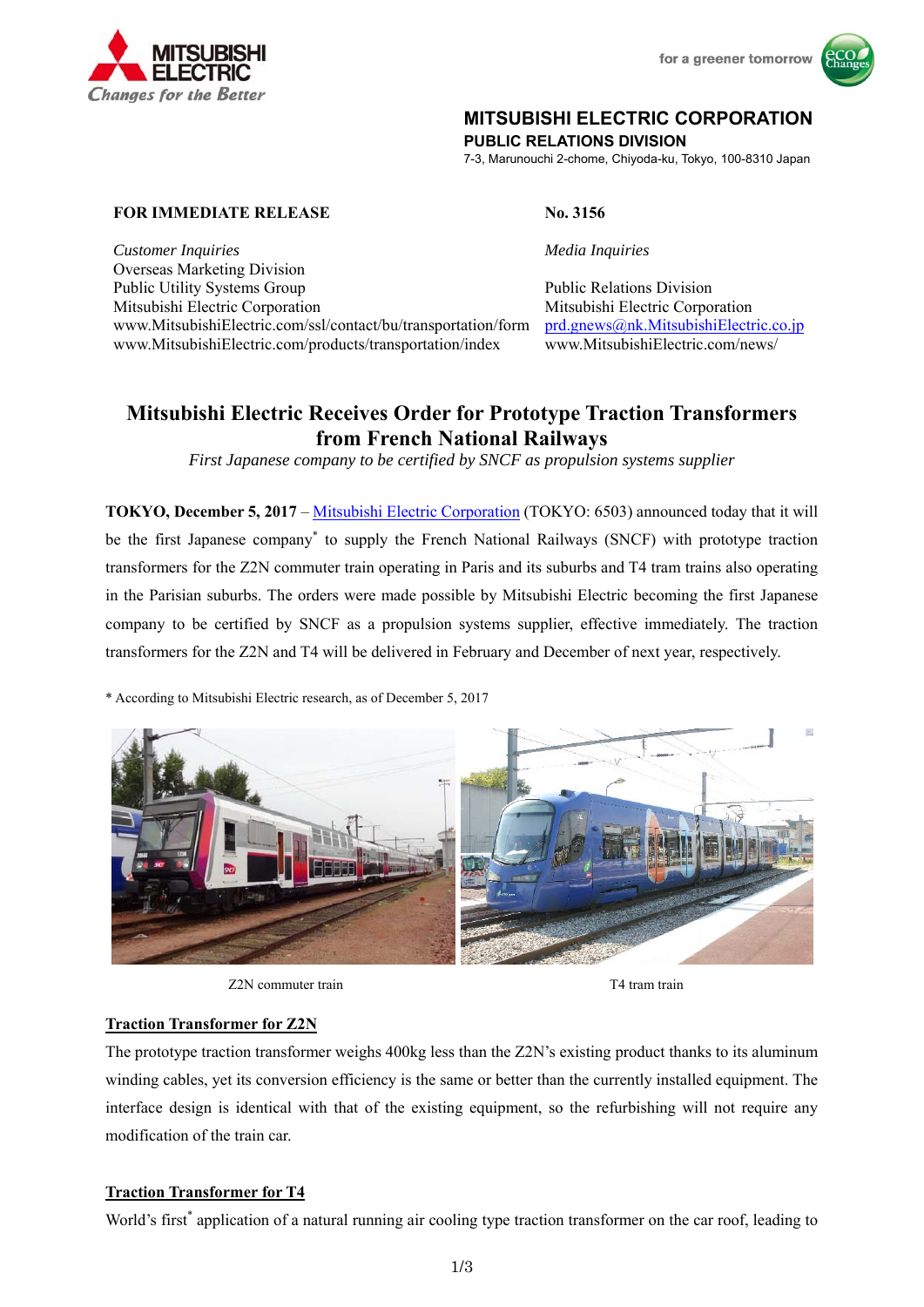a noise reduction of around 13dB by omitting the electric cooling fan, and achieving electricity loss savings of 50 percent compared to the previous equipment resulting in significant energy efficiency improvements. Also, fully hermetic constant-pressure bellows seals will eliminate the need to periodically replace the insulator oil, which will remain in a sealed system and will not deteriorate. As a result, overall maintenance costs will be reduced.

#### **Background**

SNCF, in addition to procuring new high-speed and commuter trains, also actively refurbishes its existing train sets. Retaining a car's body and only renewing components as required helps to lower the railway's environmental impact and to make effective use of existing assets. For the refurbishments this time, SNCF requested Mitsubishi Electric to lower the weight of the Z2N's traction transformer and to reduce energy consumption and noise while extending the life of the T4's traction transformer. Mitsubishi Electric was awarded the orders after being certified as an official supplier following SNCF's favorable evaluation of its technological capabilities and long record of developing and producing high-quality traction transformers.

#### **Future Deployment**

The transformers will be installed and then evaluated over a one-year period. If all goes well, SNCF will establish mass-production specifications for both traction transformers. Mitsubishi Electric aims to receive the mass-production orders from the ensuing tenders for both products.

In addition, Mitsubishi Electric will consider supplying other products to SNCF, one of the biggest rail operators in Europe, as the starting point for expanding its business, including refurbishments, in this market.

| Type         | Shell-form transformer, forced-air cooling             |
|--------------|--------------------------------------------------------|
| Ratings      | 1700kVA, 25kV, single phase, 50Hz                      |
| Weight       | $1,950\text{kg}$ (existing product: $2,350\text{kg}$ ) |
| Size         | $1,520$ mm (L) x 890mm (W) x 2,841mm (H)               |
| Installation | Equipment room                                         |
| Delivery     | February 2018                                          |

**Outline of Z2N Traction Transformer** 

### **Outline of T4 Traction Transformer**

| Type         | Shell-form transformer, natural-air cooling, fully hermetic constant-pressure bellows seal |
|--------------|--------------------------------------------------------------------------------------------|
| Ratings      | 690kVA, 25kV, single phase, 50Hz                                                           |
| Weight       | 2,150kg                                                                                    |
| <b>Size</b>  | $2,160$ mm (L) x 1,800mm (W) x 565mm (H) (existing product length: 2,548mm)                |
| Installation | Roof top                                                                                   |
| Delivery     | December 2018                                                                              |